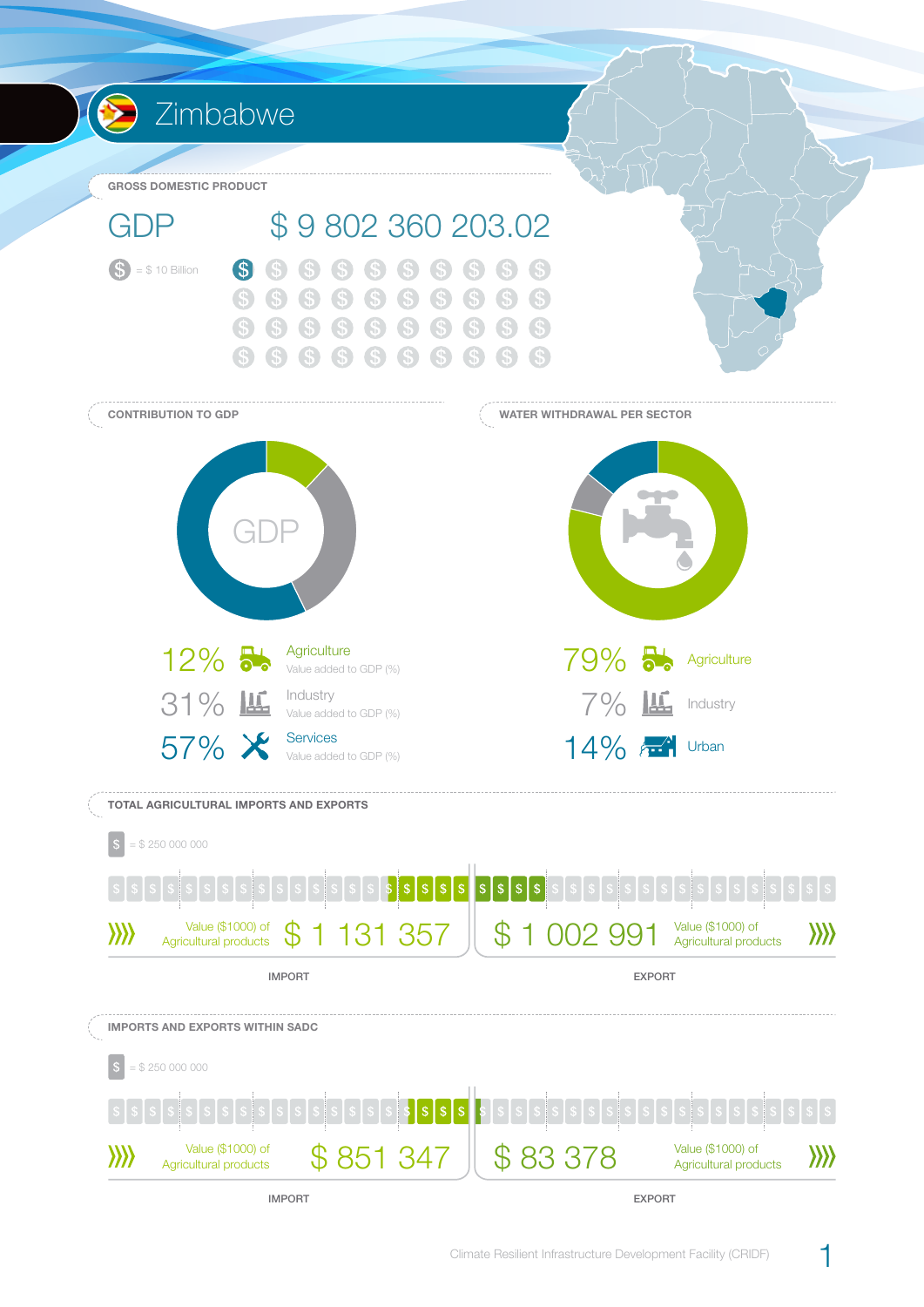



952 m<sup>3</sup> per person per annum

 $\frac{1}{2}$  = 125 m<sup>3</sup>

**Annual** 

**RENEWABLE WATER**

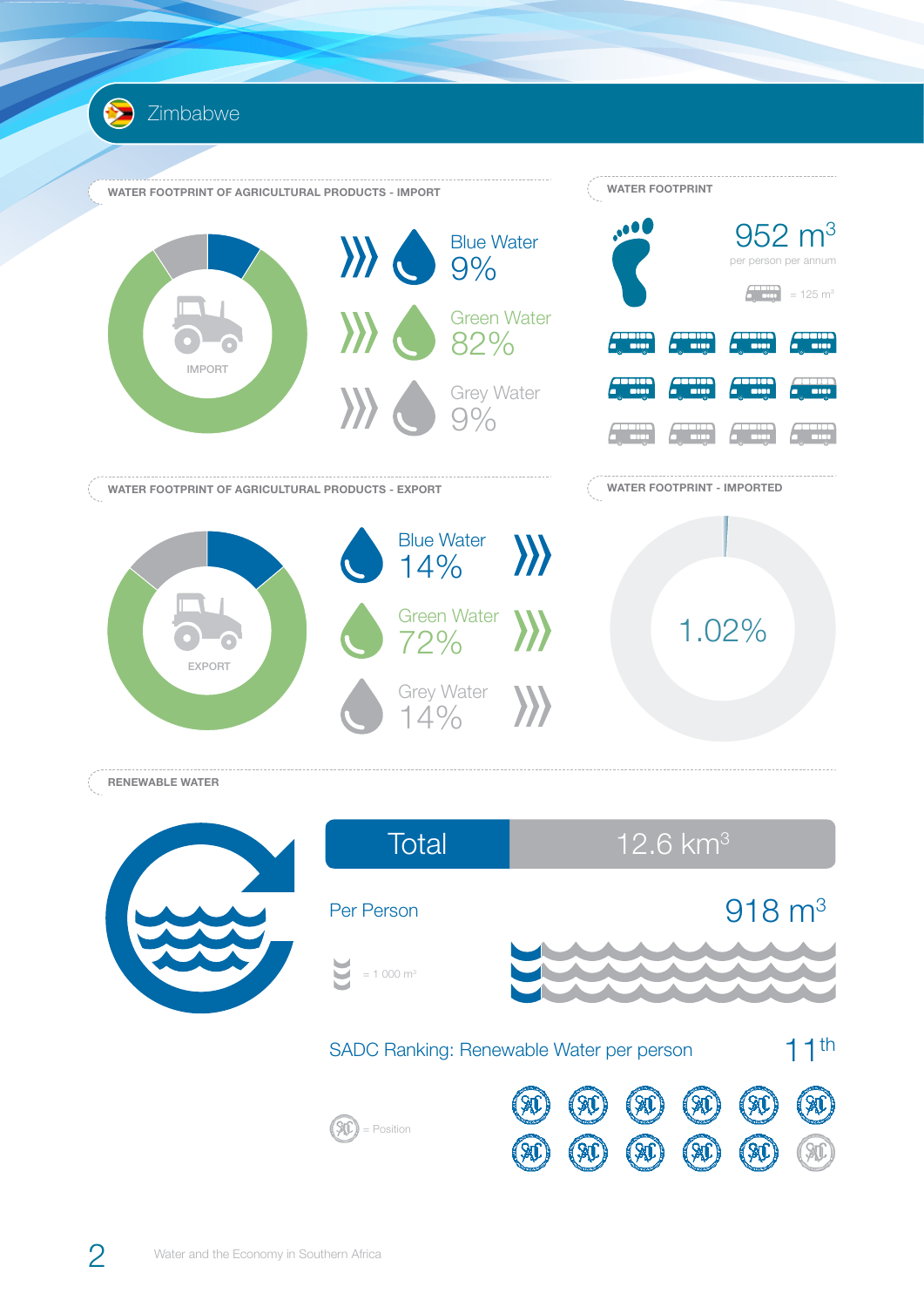## Water and the Economy in Southern Africa



## **WATER WITHDRAWALS**



| Total                                     | $42.05$ million/m <sup>3</sup> |  |  |  |                       |  |
|-------------------------------------------|--------------------------------|--|--|--|-----------------------|--|
| Per Person                                |                                |  |  |  | $306 \; \mathrm{m}^3$ |  |
| $= 100$                                   |                                |  |  |  |                       |  |
| SADC Ranking: Water Withdrawal per person |                                |  |  |  |                       |  |
| = Position                                |                                |  |  |  |                       |  |